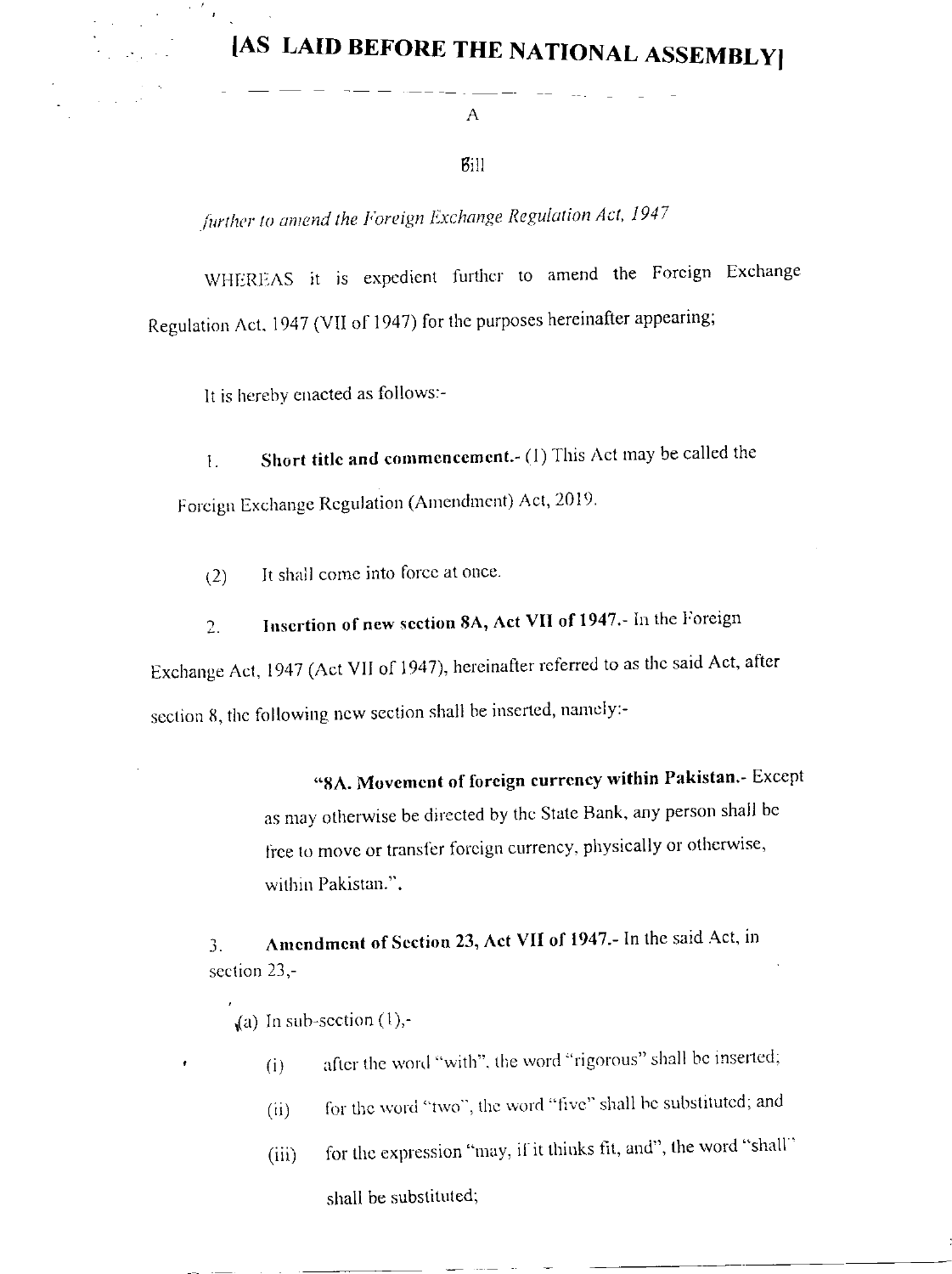- in sub-section (2) the expression "for such period as the Federal  $(b)$ Government may from time to time, by notification in the official Gazette, declare" shall be omitted;
- $(c)$ in sub-section  $(3)$ ,-
	- $(i)$ the expression "and not declared by the Federal Government under the preceding sub-section to be cognizable for the time being" shall be omitted; and

 $\boldsymbol{\cdot}$ 

in the proviso the expression "and is not declared by the  $(ii)$ Federal Government under the preceding sub-section to be cognizable for the time being" shall be omitted and for the full stop, at the end, a colon shall be substituted and thereafter the following new proviso shall be added, namely.

> "Provided further that if a person not authorized under section 3, 3A or 3AA is found involved in illegal foreign exchange business including sale, purchase, exchange or transfer of foreign currency, physically or otherwise, the complaint as required in this sub-section shall not be required."; and

 $(d)$ after sub-section (3A) the following new sub-section shall be inserted, namely:-

> "(3B) A Tribunal taking cognizance under sub-section (1) shall conclude the proceedings within six months. The Tribunal may, by giving cogent reasons in writing, extend the said period by six months further.".